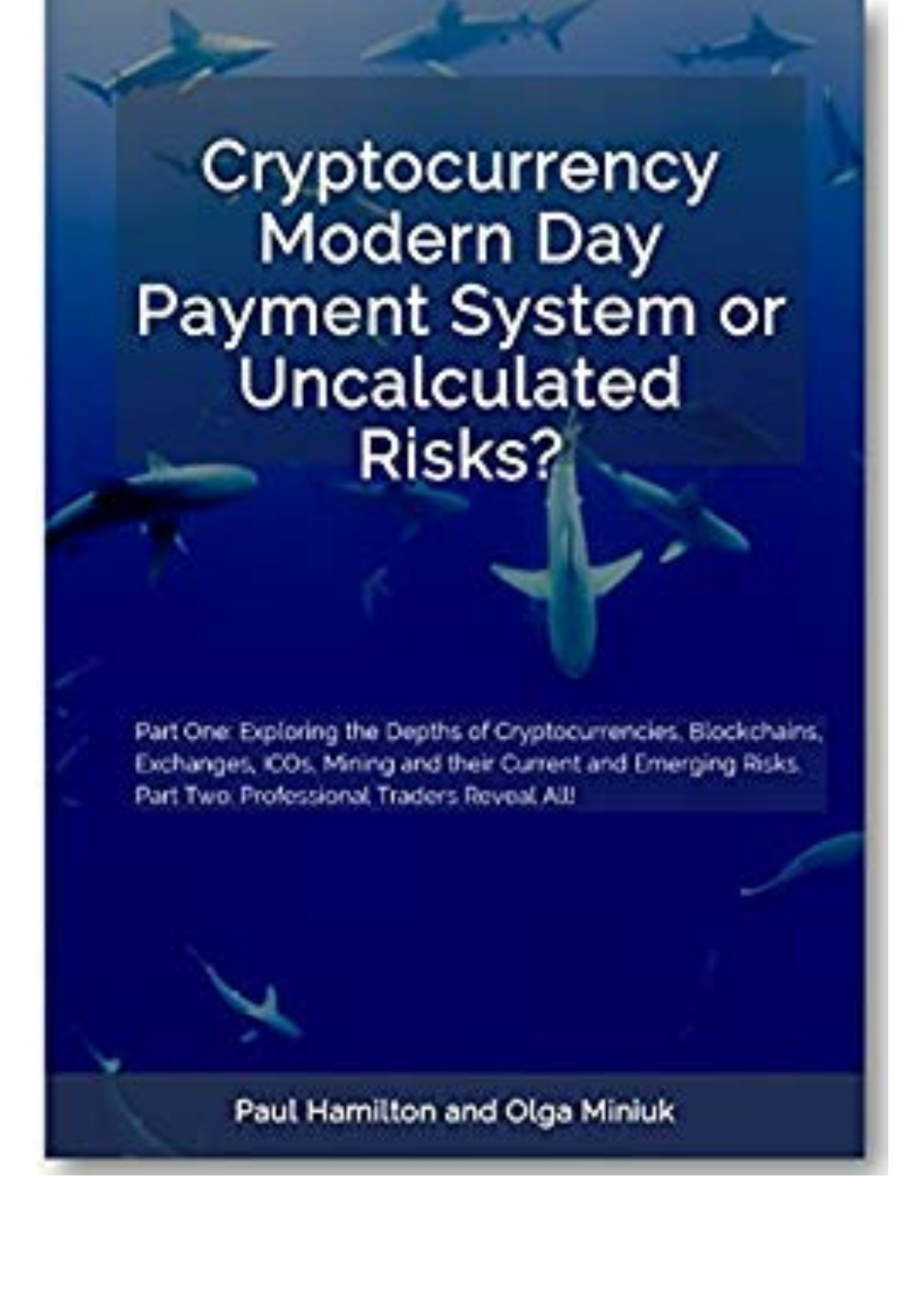*AML Knowledge Centre and*

**Cryptocurrency Modern Day Payment System or Uncalculated Risks?: Part One: Exploring the Depths of Cryptocurrencies, Blockchains, Exchanges, ICOs, Mining ... their Current and Emerging Risks. Part Two**

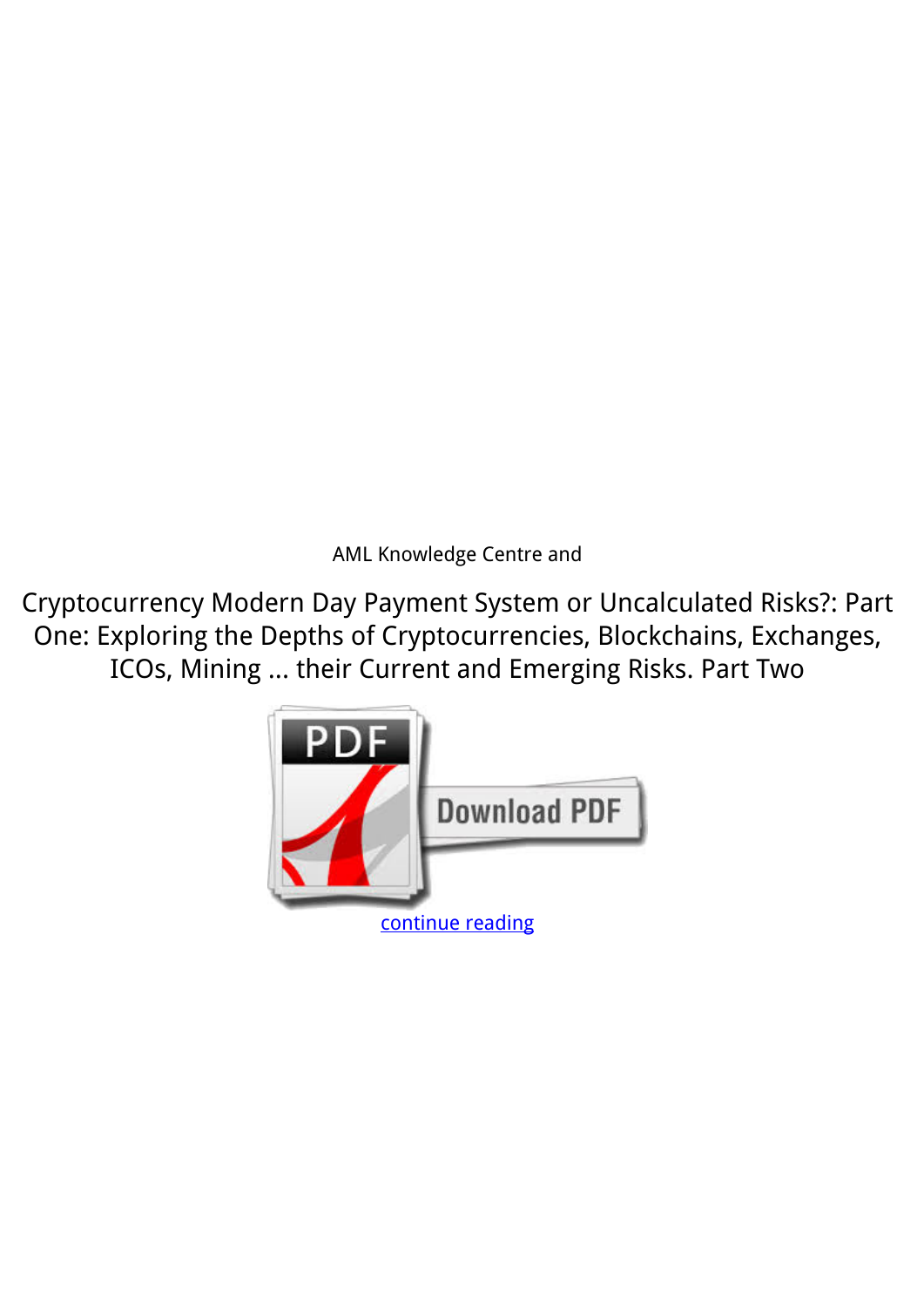What sets this book apart from various other cryptocurrency books out there? Professional fund managers and investors share screening techniques, risk and reward versions helping to decrease the overwhelming quantity of investment possibilities in crypto.re interested in discovering the real risks associated with Cryptocurrencies and Blockchains, then this reserve is for you. Part one dives deep in to the misconceptions of cryptocurrency without favouritism to anybody side. This reserve presents insights, details and figures as well as real life encounters without the conflict of curiosity. As somebody, who has spent 13 years supporting financial institutions with anti-cash laundering and economic fraud systems, I was curious to explore the dangers associated with cryptocurrency as a payment system. Part two continues its dive into the depths of cryptocurrency from market and trading perspective.If you'



[continue reading](http://bit.ly/2Tge8Fv)

Very impressive book Cryptocurrency is that area of obligations which links most regularly with risks. This publication discusses comprehensive and with clearness the risks and security on cryptomarket and incredibly helpful for me as professional functioning within banking and payments industry.